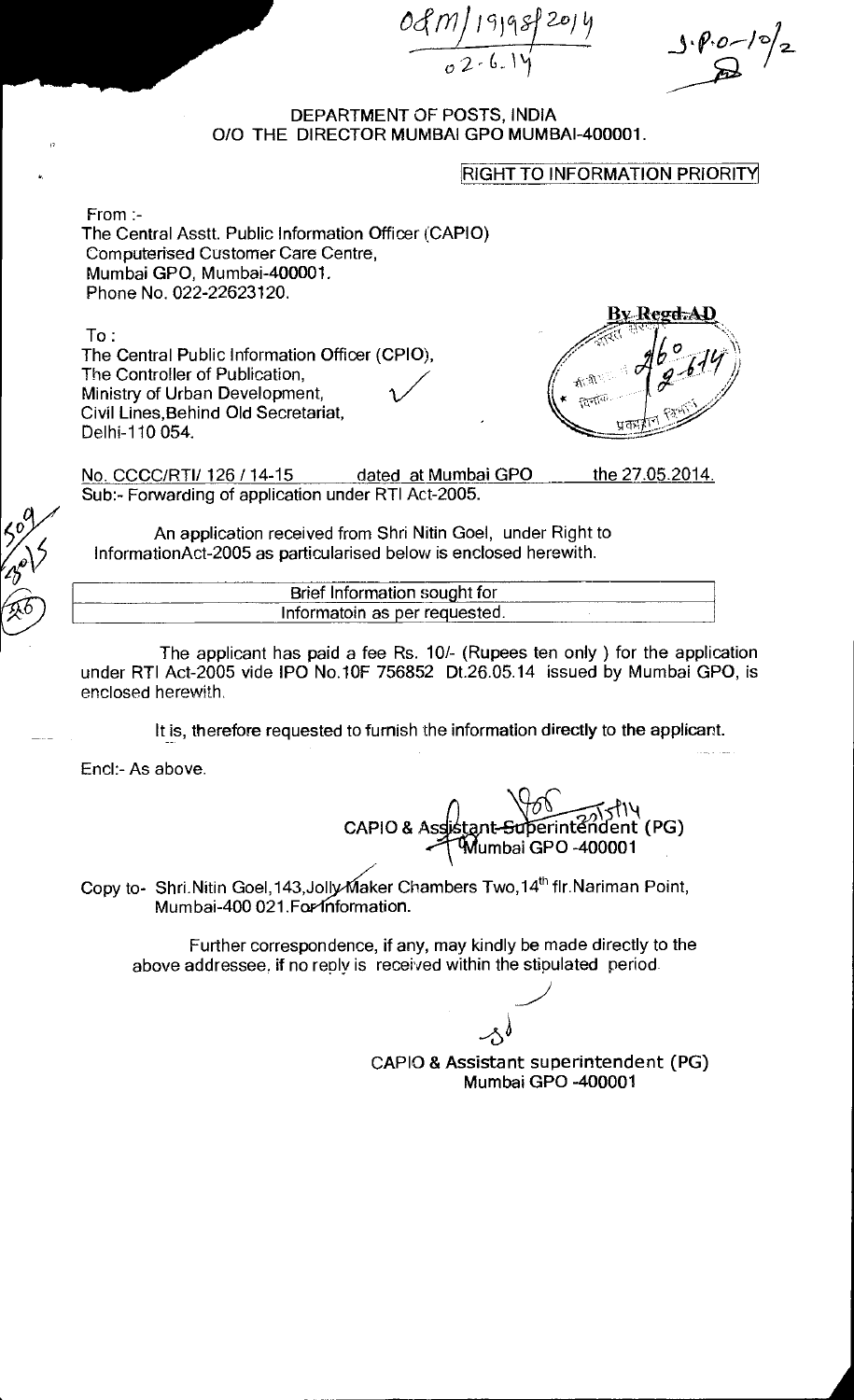

 $c$  c c c c  $|RT$   $|$   $|26$   $|$   $|$   $|$ 

143 Jolly Maker Chambers Two, 14<sup>th</sup> Floor, Nariman Point, Mumbai - 400 021. Telephone : 6610 8255

Date :

To, Central Public Information Officer, The Controller of Publication, Ministry of Urban Development, Civil Lines, Behind Old Secretariat, Delhi-110054

# RIGHT TO INFORMATION ACT, 2005

Sub.: Gazette of India No.47 dated  $20^{th}$  November-  $26^{th}$  November, 2010 -Publication of Securities And Exchange Board of India (SEBI) Circular No. CIR/MRD/DSA/24/2010 dated 11.08.2010

Dear Sir,

Please find appended herewith Form of Application under the Right to Information Act, 2005 for your necessary action as and by way of service upon you.

Fees : I undertake to you pay you your charge for supplying the require information. Please let me know the charges I have to remit to you and what is your preferred mode of Payment.

## Annexure - A (See Rule 3)

| 1) | Full name of the Applicant                                                                                                                                                                                                                                                                                      | Nitin GOEL                                                                                                                                                                                                                                                                     |                          |  |
|----|-----------------------------------------------------------------------------------------------------------------------------------------------------------------------------------------------------------------------------------------------------------------------------------------------------------------|--------------------------------------------------------------------------------------------------------------------------------------------------------------------------------------------------------------------------------------------------------------------------------|--------------------------|--|
| 2) | <b>Address</b>                                                                                                                                                                                                                                                                                                  | 143, Jolly Maker Chambers Two,<br>14th Floor, Nariman Point,<br>Mumbai-400 021                                                                                                                                                                                                 |                          |  |
| 3) |                                                                                                                                                                                                                                                                                                                 | Particulars of the information required:<br>(i) Subject matter of Information.<br>Sub.: Gazette of India No.47 dated 20th November- 26th November, 2010 -<br>Publication of Securities And Exchange Board of India (SEBI) Circular<br>No. CIR/MRD/DSA/24/2010 dated 11.08.2010 |                          |  |
|    | Please supply copy of following Information/documents :<br>Please supply copies of Extract of Gazette of India No.47 dated<br>20 <sup>th</sup><br>November- 26th November, 2010 showing Publication of Securities And<br>Exchange Board of India (SEBI) Circular No. CIR/MRD/DSA/24/2010<br>dated<br>11.08.2010 |                                                                                                                                                                                                                                                                                |                          |  |
| 4) | The period to which the Information relates                                                                                                                                                                                                                                                                     |                                                                                                                                                                                                                                                                                | From inception till date |  |
| 5) | Whether the Information is required by Registered<br>Post or Speed Post or in in person.                                                                                                                                                                                                                        |                                                                                                                                                                                                                                                                                | Speed Post               |  |

Place : Mun ibai **APP**